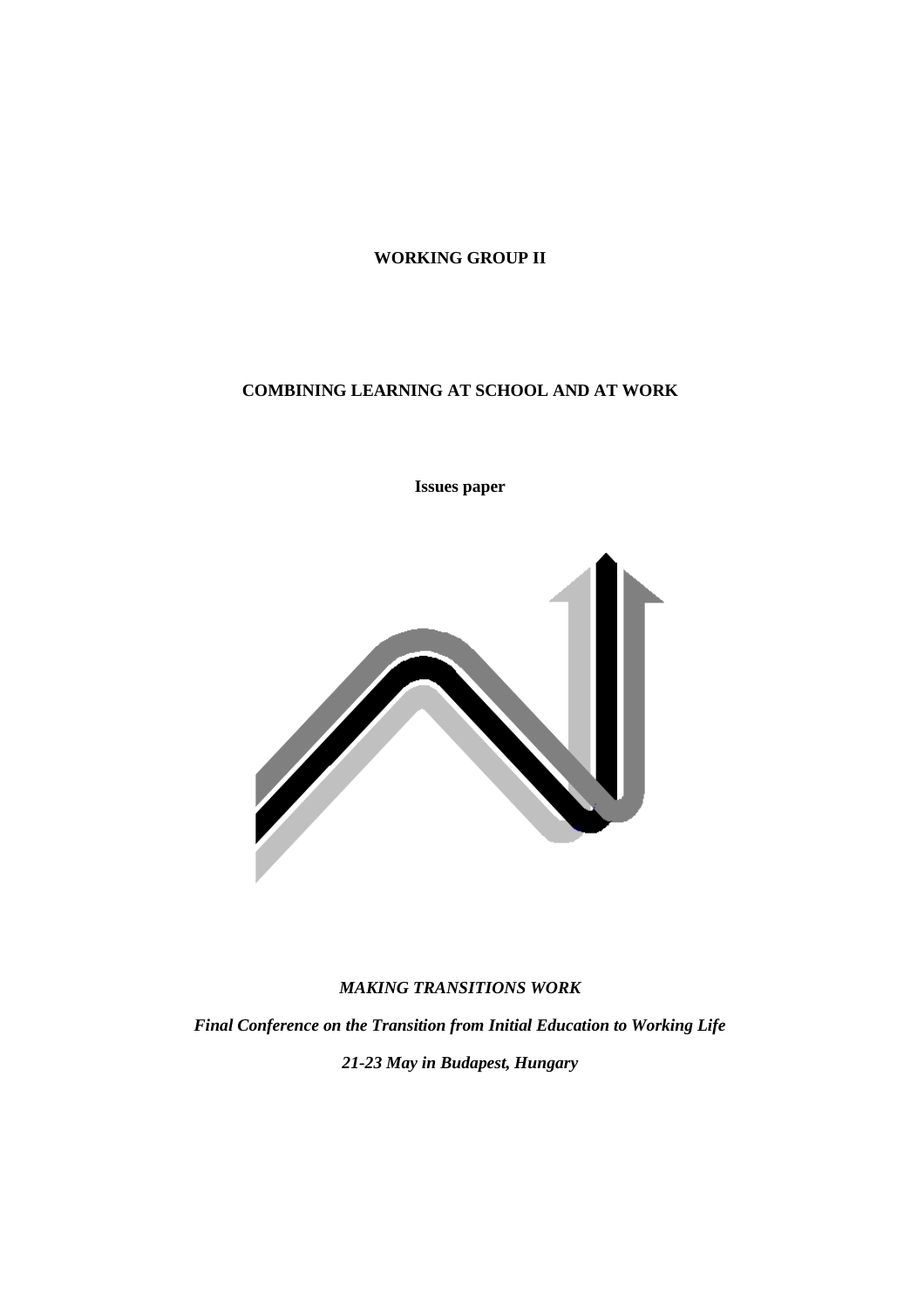# *Introduction*

Combinations of education at school and of workplace experience can be an important factor in successful transition systems for several reasons:

- They can make learning more applied and interesting for young people and contribute to improved educational attainment.
- They can help to develop the specific occupational skills that employers actually want.
- They can develop important general work habits and attitudes such as punctuality and team skills.
- − They can signal these skills to employers when young people are seeking work.
- − They can help employers and young people to get to know one another, thus facilitating the recruitment process.

But these outcomes will only be achieved if the objectives of learning at school and at work respectively are clearly defined; if the complementarity of these objectives can be recognised by young people, teachers, trainers and employers; and if teaching, training and learning processes are organised accordingly. **How do education and training systems which offer formalised combinations of learning at school and at work ensure the complementarity of learning goals, content, pedagogy and organisation?**

In order to attract successful students, combinations of learning at school and at work need to provide access to higher levels of education. It is no longer enough to provide young people with a solid occupational qualification in one or the other trade. Those who want to prepare for entry into tertiary education must be able to do so. On the other hand, some young people will not want to or not be able to acquire both vocational and full academic qualifications. **How should combinations of learning at school and at work be conceived in order to respond to the diversity of young people's interests and abilities?**

Much has been learned in recent years about the secrets of success of apprenticeship systems in a number of European countries. The involvement of the social partners and the role played by occupational qualifications and by occupation based labour markets are among the factors identified. On the other hand, such systems have been criticised for rigidities in adjusting to changing skill content and qualification structures and to differences across local or regional labour markets. It has been suggested that many apprentices are being trained for the wrong jobs. **How can the responsiveness to local needs and opportunities and to longer term trends in the labour market be increased, while preserving the advantages of apprenticeship systems?**

*More detailed issues relating to these questions are outlined below under "Key issues for discussion". They provide the background for discussion in Working Group II. Interventions by participants should be informal and brief (no more than 3 minutes), in order to allow for an exchange of ideas.*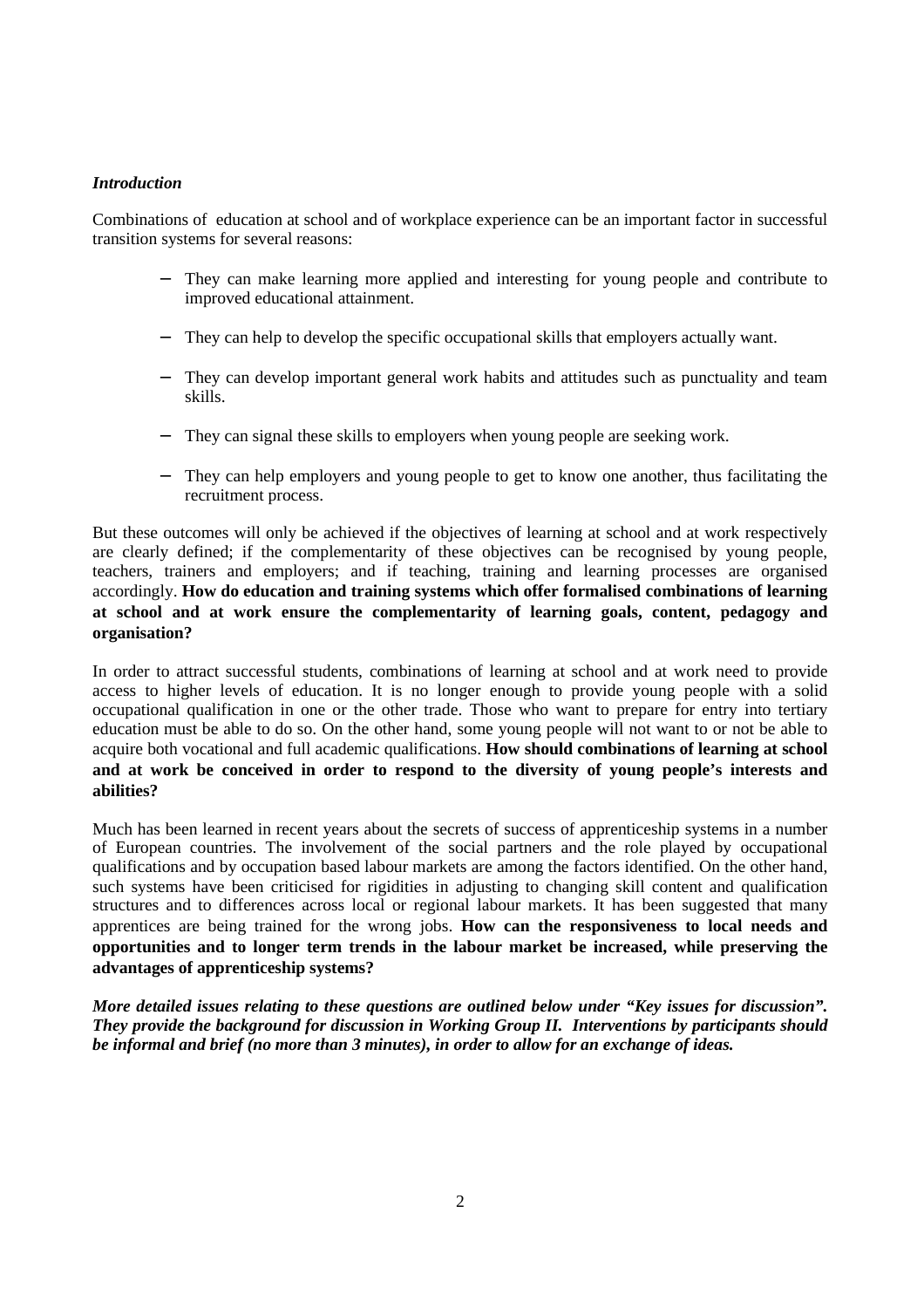#### *Background*

The combinations of work and learning can take several forms: apprenticeship, workplace experience organised by schools, and students taking part-time and holiday jobs.

**Apprenticeship**, in which paid employment and on-the-job training are combined with classroom instruction under a contract of employment and training, is the best known of these. Although nearly all OECD countries have apprenticeship systems, in only two -- Germany and Switzerland -- do the majority of young people enter work through apprenticeship in the form defined here. In Austria, Denmark, the Netherlands and Norway between a quarter and a half of all young people enter work through apprenticeship. For its success apprenticeship requires active and well organised employer associations, both nationally and regionally, and in most cases also well organised and active trade unions. It requires labour markets to be occupationally organised: in other words for entry to particular occupations to require the occupational qualifications that apprenticeship confers. It requires appropriate wage arrangements, appropriate arrangements to train and supervise young people within the enterprise, and co-ordinated relationships between education institutions and enterprises. Many of these conditions are not easy for countries to adopt, and attempts to introduce youth apprenticeships in countries such as Canada and the United States during the 1990s do not seem to have taken sufficient account of these important institutional factors. Apprenticeship is associated with good transition outcomes, particularly when compared to labour market programmes but its advantages are less when compared to full-time vocational education. Where young people are required to choose between a large number of relatively narrow apprenticeship categories at a fairly early age, as has been the case in Austria, Denmark and Switzerland, there is evidence of a growing tendency by young people to delay starting vocational training. Apprenticeship appears to be associated with a relatively high degree of gender inequity in transition outcomes, to the disadvantage of young women. Common criticisms of apprenticeship are that its content is often too slow to change, needing lengthy national consultations between the social partners; that its content is too difficult to adapt to differing local circumstances; that its content is too narrow; and that it provides too few bridges to further education.

**School-organised workplace experience programmes** have been adopted or expanded by many countries during the 1990s. Sweden, Finland, Australia, the United States and Canada are all countries in which these programmes have grown during the 1990s. They differ widely between, and sometimes within, countries in their length, intensity and degree of organisation. In Australia, Canada and the United States many are supported by local partnerships between schools and firms. Evidence on their effectiveness could be more extensive, but studies that are available do not suggest that they are having the same impact upon young people's transition outcomes as well organised apprenticeship programmes. Nevertheless it is clear that young people enjoy them and that they can help to make their school programmes more interesting and enjoyable. Some countries, have recently decided that a proportion of the study time of all vocational upper secondary students - e.g. at least 15 per cent in Finland and Sweden - must be spent in a work environment. Vocational schools have to find appropriate training places and to agree with employers on the sort of training to be provided. Contrary to the examples mentioned before, these forms of work experience are agreed and regulated at national level, with clearly defined responsibilities for schools, teachers and employers. It remains yet to be seen whether enough high quality places can be found. The Thematic Review has highlighted a number of quality control problems which arise: limited real involvement by employers and their representatives in programme design and management; inadequate support and resourcing for those in charge of organising the work placements by schools and school systems; and a lack of appropriate curriculum and assessment frameworks are among these.

**Part-time and holiday jobs** are another way that students can combine workplace experience with their education. For such employment to be possible employers and trade unions must negotiate appropriate part-time or temporary employment contracts and wage rates, and school time tables need to be flexible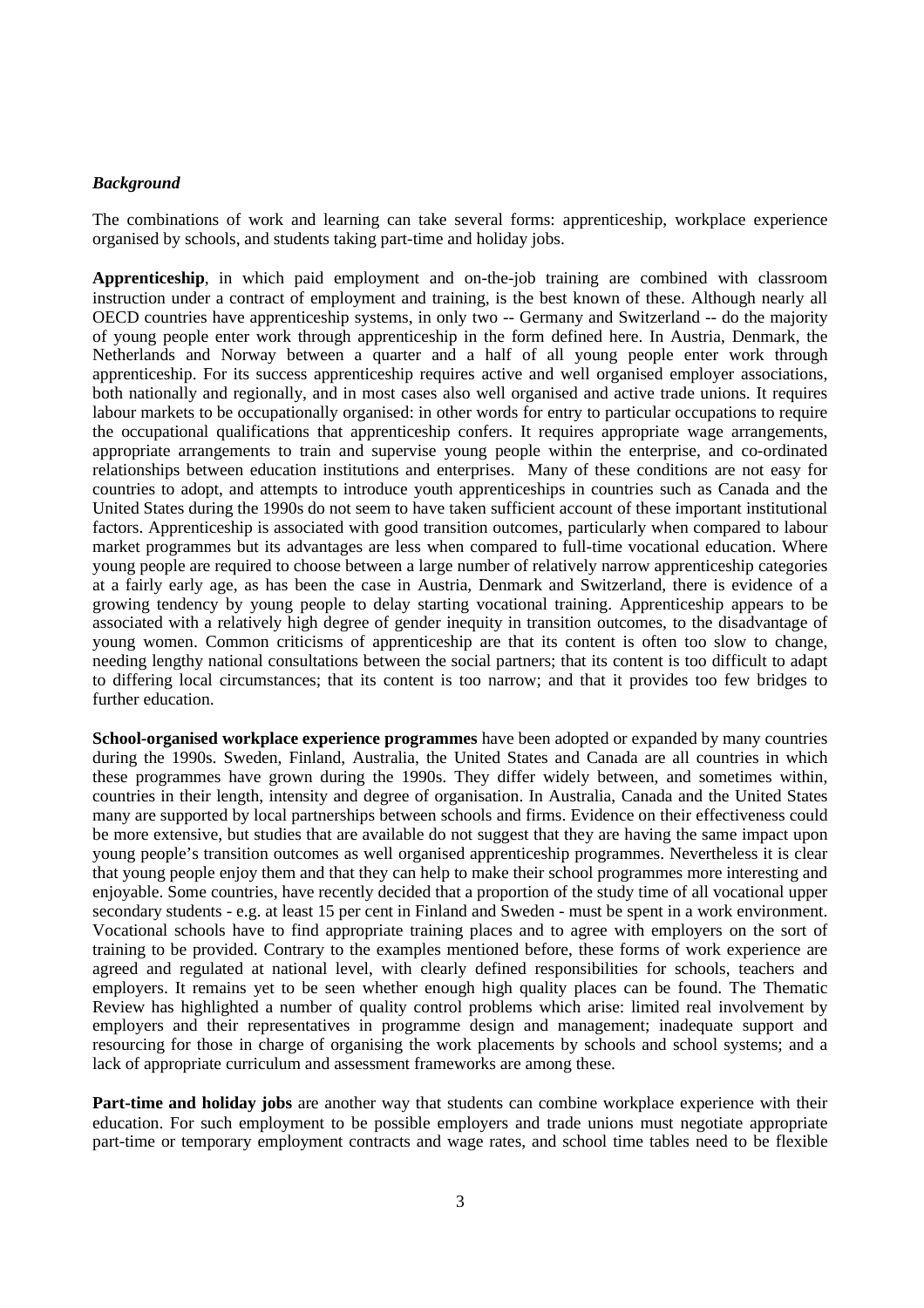enough to accommodate students' working hours. The proportion of students who have such jobs varies widely. It is high in Denmark, Australia, Canada, the United States and Sweden, but low in France, Greece, Belgium, Austria and Italy. In some of these countries other forms of workplace experience such as apprenticeship are also relatively limited. Evidence from Australia, Sweden and the United States indicates that those young people who have such jobs improve their employment prospects and reduce their chances of becoming unemployed when they leave school. Ironically Swedish evidence suggests that they are more effective than the work placement periods that are organised as part of school's programmes and that are intended to be integrated with classroom instruction. Such jobs only appear to interfere with students' educational performance when the hours are too long: over ten hours. In some countries rising tuition costs in tertiary education are leading to a rise in the number of students who work and in the average number of hours that they work. Some of the reasons that these jobs lead to successful transition outcomes are similar to those that are associated with apprenticeship. They develop both general and specific employment skills, they signal work readiness to employers, and they help young people and employers to get to know one another.

# **Further reading**: Final report sections 2.3, 3.1, 4.1, and 4.2.

# *Key issues for discussion*

# *Making it possible*

For some countries the important issue to focus upon is how to increase the availability of education and workplace experience combinations and how to widen the forms that these take. This involves a careful consideration of the opportunities and limitations imposed by national institutional arrangements, in both education and the labour market, and of the steps that are most likely to be successful in attempting to introduce change.

Countries in which rates of participation in apprenticeship, school-organised workplace experience or student part-time jobs are low are invited to systematically consider which forms of these combinations should most appropriately be given priority, and to systematically consider steps which they might take in order to increase the availability of education and workplace experience combinations. For example by:

- − Creating better dialogue, nationally, regionally and locally, between employers and education.
- − Giving employers and trade unions a greater say in the management of programmes that combine education and workplace experience.
- − Creating effective institutions at regional and local level in charge of organising such programmes.
- − Providing funds to stimulate local partnerships between education and enterprises.
- − Modifying school timetables and school assessment requirements to make access to workbased learning more attractive to students.
- Reducing gender differences in access to different types of programmes.
- − Increasing the availability of part-time and temporary employment contracts for youth and reforming youth and training wages.